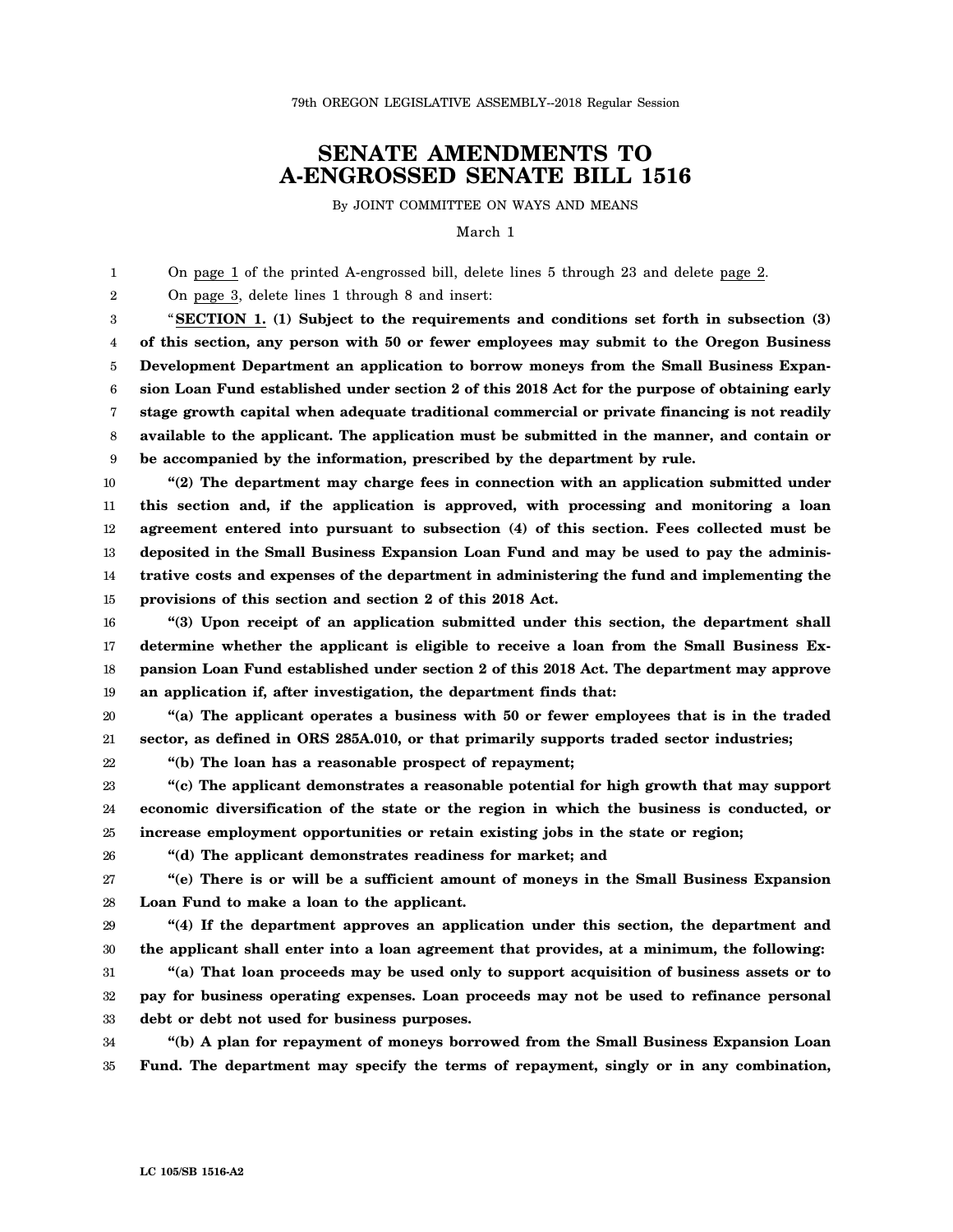1 2 3 4 5 6 **by royalties, on the basis of a percentage of business revenues, by installment payments of principal, installment payments of interest or installment payments of both principal and interest, or otherwise. The plan must set forth a schedule of payments, the term of the loan and the manner of determining when loan payments are delinquent. The department, in its sole discretion, shall establish the terms of repayment, which must be structured so that the repayment plan and pricing:**

7 8 **"(A) Based on the total repayment costs, do not directly compete with traditional commercial lending services;**

9 10 **"(B) Are commensurate with the risk taken by the department when making a loan to the applicant; and**

11 12 **"(C) To the greatest extent possible, are anticipated to cover operational expenses and losses that the department may incur in the administration of the loan program.**

13 14 15 16 **"(c) That the loan must be secured by sufficient collateral and security. The department may specify by rule the types of collateral and security that are acceptable to secure repayment of the loan, including but not limited to personal guarantees, business or corporate guarantees and pledges of business and personal assets.**

17 18 **"(d) That the liability of the state under the agreement may not exceed the availability of moneys in the Small Business Expansion Loan Fund.**

19 20 21 **"(5)(a) The Director of the Oregon Business Development Department, or the director's designee, may approve loans of up to \$250,000 each. Loans greater than \$250,000 each may be approved by the Oregon Business Development Commission, or the commission's designee.**

22 **No loan may be made for an amount greater than \$2 million.**

23 24 25 **"(b) Immediately upon receiving loan proceeds, a successful applicant shall pay to the department an amount equal to one and one-half percent of the principal amount of the loan, for deposit in the Small Business Expansion Loan Fund.**

26 27 28 29 **"(6) Up to 20 percent of all moneys available for lending in the Small Business Expansion Loan Fund on July 1 of each fiscal year may be reserved for loans to applicants who are individuals considered to have low to moderate household income and low to moderate personal net worth, as defined by the department by rule, and who operate businesses:**

30 31 **"(a) Controlled and with at least 51 percent ownership interest in the business by minorities, women or honorably discharged veterans; or**

**"(b) That are located outside of the Portland, Oregon, Metropolitan Statistical Area.**

33 34 35 **"(7)(a) The department shall adopt rules to implement the provisions of this section. Before adopting rules under this paragraph, the department shall consult with a representative from an association representing banks in this state.**

36 37 38 39 **"(b) The department may adopt rules that establish preferences in making loans under this section to individuals or businesses owned by individuals in underserved communities and in rural communities that may have insufficient access to diverse types of capital and traditional commercial or private financing.**

40 41 **"(c) The department may adopt rules establishing a loan amount limit of less than \$2 million for purposes of subsection (5) of this section.**".

42 In line 9, delete "3" and insert "2".

43 In line 14, delete "2" and insert "1".

44 In line 17, delete "2  $(3)(b)$ " and insert "1  $(5)(b)$ ".

45 In line 23, delete "2  $(3)(b)$ " and insert "1  $(5)(b)$ ".

32